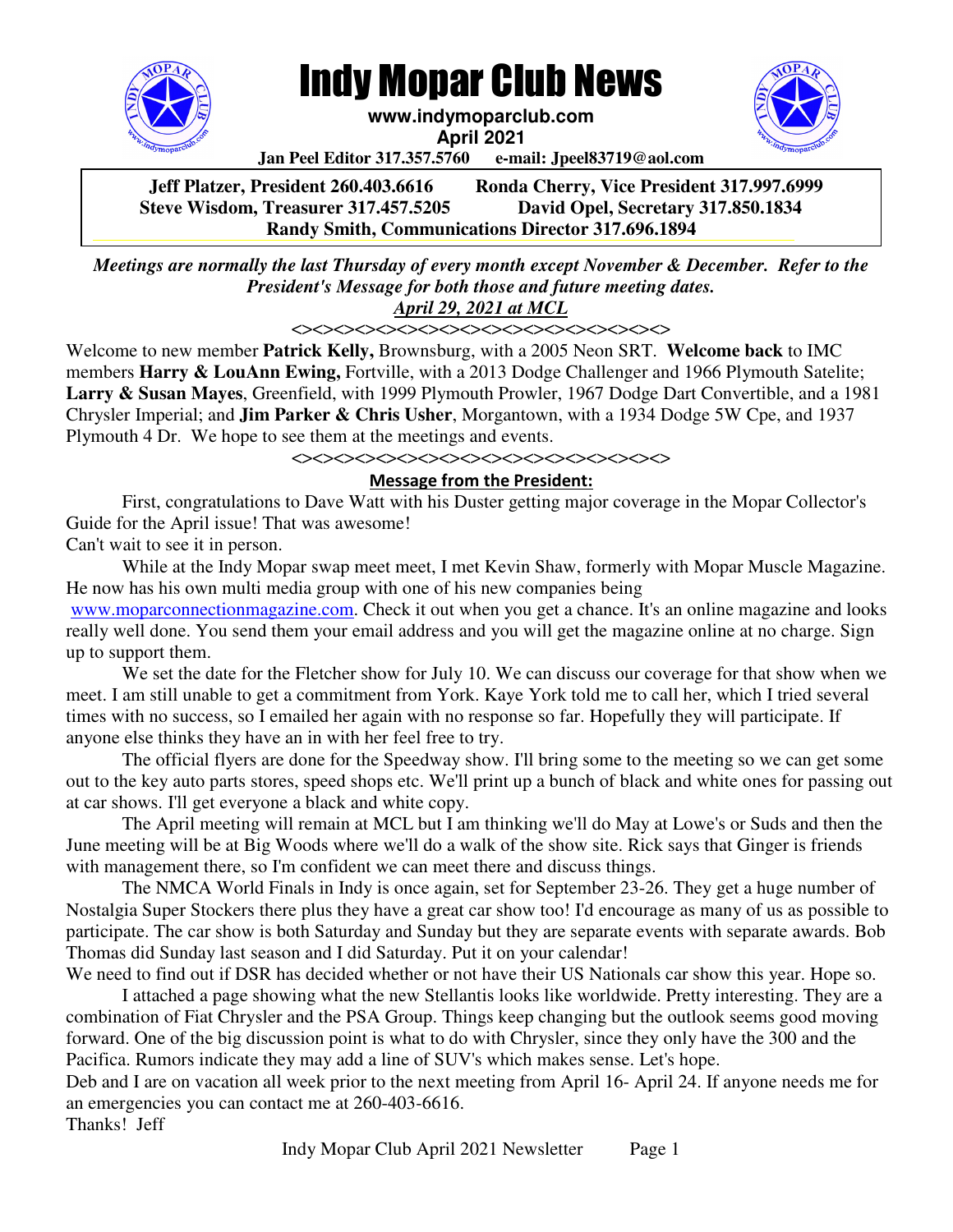#### **My '67 Dodge Coronet R/T - Jay Williamson**

Hello fellow MOPAR enthusiasts. Like many of you, I have been working on some finishing touches on my car, getting ready for car show season. Unlike many of you, I'm not quite ready and have a few things left on the list to complete before I can get my B Body on the road. I was asked to write an article for April and share my restoration journey on my 67 Dodge Coronet R/T.



I purchased my first classic MOPAR a little over two years ago from an ole boy down in Georgia. The story goes that the car was in the middle of a full restoration in Florida when the shop owner got sick. Some of the key and rare components that make this a factory R/T had gone missing and so 440 model parts were substituted in order to make the car "sellable". The color of the car had been switched from the factory color yellow to black. They did an okay job on the paint, but the single stage paint was wavy and had several imperfections noticeable at a close distance. ( more on that later). The biggest thing was that the entire dash

had been replaced with a 440 dash. As you may know, a 67 R/T has a unique dash with a 150MPH speedometer. Tracking one of those down would be a chore. I have always done most of the work on my cars, but with work schedules and all, I decided to take the car to a local MOPAR restoration shop. There it stayed for the next 10 months. They took care of the dash and other key components to make the car correct. It was changed from a racing setup to a street cruising setup. I drove the car from August to October, but I just wasn't happy with the paint, so in November, I took the car to my paint and body guy in Franklin, they completely sanded the car down and resprayed it with base and clear. I was surprised to learn that the previous color looked black, but it was, in fact a very dark purple. The darkest purple you could get before going to black. The new black is much deeper and I really like it. I also had the weather stripping and stainless roof rails replaced. I got the car back the first of April, but there was still something missing. My car is a factory 4 speed, but like the original dash, the console went missing. I am now in the process of putting a console back in the car. It's a bigger job than originally thought. When the floors were replaced, the console mounting brackets were not there. I'm glad I paid attention in math and geometry class because locating those brackets without a guide was a challenge,

but I got it right on the first try! I also decided to swap out my new white letters for the factory correct redlines and they look much better. Finally, I sent my trunk trim panel and tail light bezels out to be restored with new chrome. I'm still waiting to get those back so I can get them painted and back on the car. I know that restomods are the big thing now and I like those too, but I'm a purest and I want my cars looking factory correct. Like many of you, there will still be things to do. It's just part of the hobby, but I can't wait to get my R/T on the road and show it off.

Author Jay Williamson

#### <><><><><><><><><><><><><><><><><><>

#### **Indy Mopar Club Meeting Minutes Meeting March 25, 2021 WELCOME AND SIGN-IN**:

The meeting was called to order at 7:00 pm by our President Jeff Platzer. Jeff presented a message to all, with his plan on upcoming events for this year. Those attending were Jeff Platzer, Ronda Cherry, Rick Kelly, Tom Kelly, Ron Kriech, Dave Opel, Rick Ordo, David Shaeffer, Evan Springer, Bob Thomas, Jay Williamson, Steve Wisdom, and Rick Zimmerman.

Indy Mopar Club April 2021 Newsletter Page 2 Minutes from February 25, 2021 meeting were presented. They were approved as given.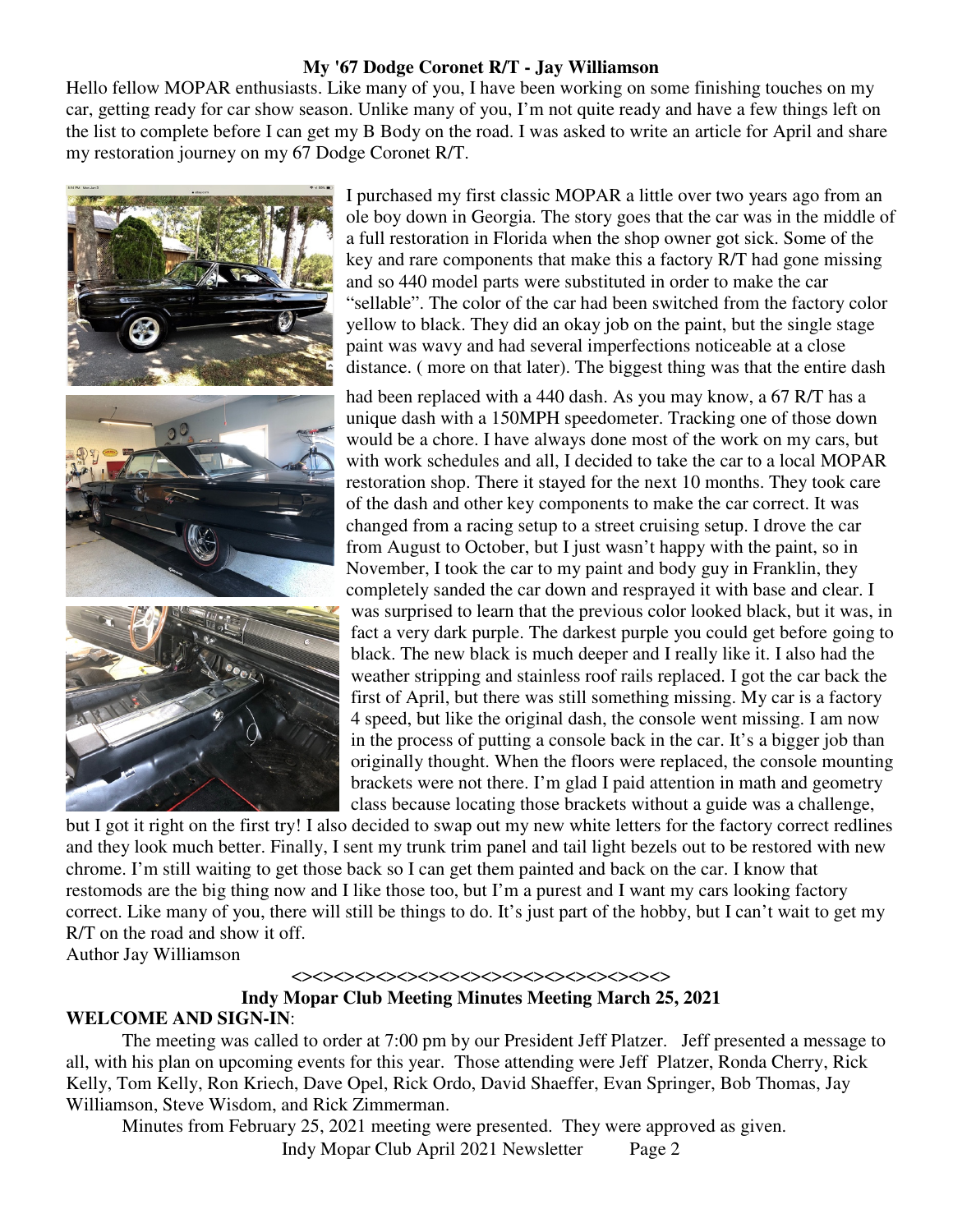#### **Treasurer's Report – Steve Wisdom**

A. February 25, 2021 balance was \$1,985.27; March income was \$734.00; March expenses were \$266.34; March 25, 2021 Balance \$2,452.93. Flower Fund \$221.65.

#### **Communication Director Report - Randy Smith**

No report - Randy not present

#### **Member Birthdays & Anniversary dates - Ronda Cherry**

April report was given with congratulations to all

Members New Cars - Projects - Miscellaneous

A. Several members have purchased new cars, and currently working on projects.

#### **Mopar Swap Meet Review**

Our club booth was set up with many members present throughout the show. Several new members signing up. Vendors busy based on parts being carried by spectators.

#### **Old business - Jeff Platzer - none**

#### **New Business - Jeff Platzer**

- A. Fletcher Cruise In July 10
- B. York Chrysler Cruise In September 11
- C. Indiana's Fastest Street Cars July 3 11:00 3:30 to be held on Main Street, Speedway, IN. This show follows Cars & Coffee at IMC. They generally have 400-500 participants.
- D. Plaques and trophies to be purchased.
- E. Flyers to be printed.
- F. Photography and sound to be provided.
- G. A budget of \$600 to \$800 was presented.
- H. A motion by Evan Springer was made to accept the budget; Rick Zimmerman seconded the motion and the motion carried.
- I. Member Profile
	- 1. April Jay Williamson
	- 2. May Jeff Platzer

Note: June Meeting to be held in Speedway Restaurant - to be determined.

Rick Zimmerman made a motion to adjourn the meeting, Bob Thomas seconded the motion, the motion carried.

The meeting was adjourned at 7:45 Respectively submitted - Dave Opel

<><><><><><><><><><><><><><><><><><>



## **May 2021 Birthdays**:

Mary Leyes, 5-23 Mike Leyes, 5-28

Sandra Willard, 5-10 Dick Crawmer, 5-11 Ed Leyes, 5-12 Nicole Springer, 5-12 Jackie Tays, 5-14 Keith Rohloff, 5-16 Xiang Thomas, 5-16 Rick Bruettig, 5-19 Glenn Keilman Jr., 5-19 Stuart Quakenbush, 5-21 Steve Wisdom, 5-22

**May 2021 Anniversaries:**

Bob and Xiang Thomas, 5-20 Steve and Michelle Haug, 5-25

Evan and Nicole Springer, 5-1 Bob and Kim Vorpe, 5-19 Bill and Sherri Grohovsky, 5-20

Bob and Karen Rosenberger, 5-26

#### **Congratulations to all!**

#### <><><><><><><><><><><><><><><><><><> **Tattler's Corner**



Seems like some people get lost during the meeting and forget what they are supposed to be doing. Got a lot of chuckles. Wonder who that could have been.

 $<\!\!\cdot\!\!><\!\!\cdot\!\!><\!\!\cdot\!\!><\!\!\cdot\!\!><\!\!\cdot\!\!>\!\!<\!\!\cdot\!\!><\!\!\cdot\!\!><\!\!\cdot\!\!><\!\!\cdot\!\!><\!\!\cdot\!\!>$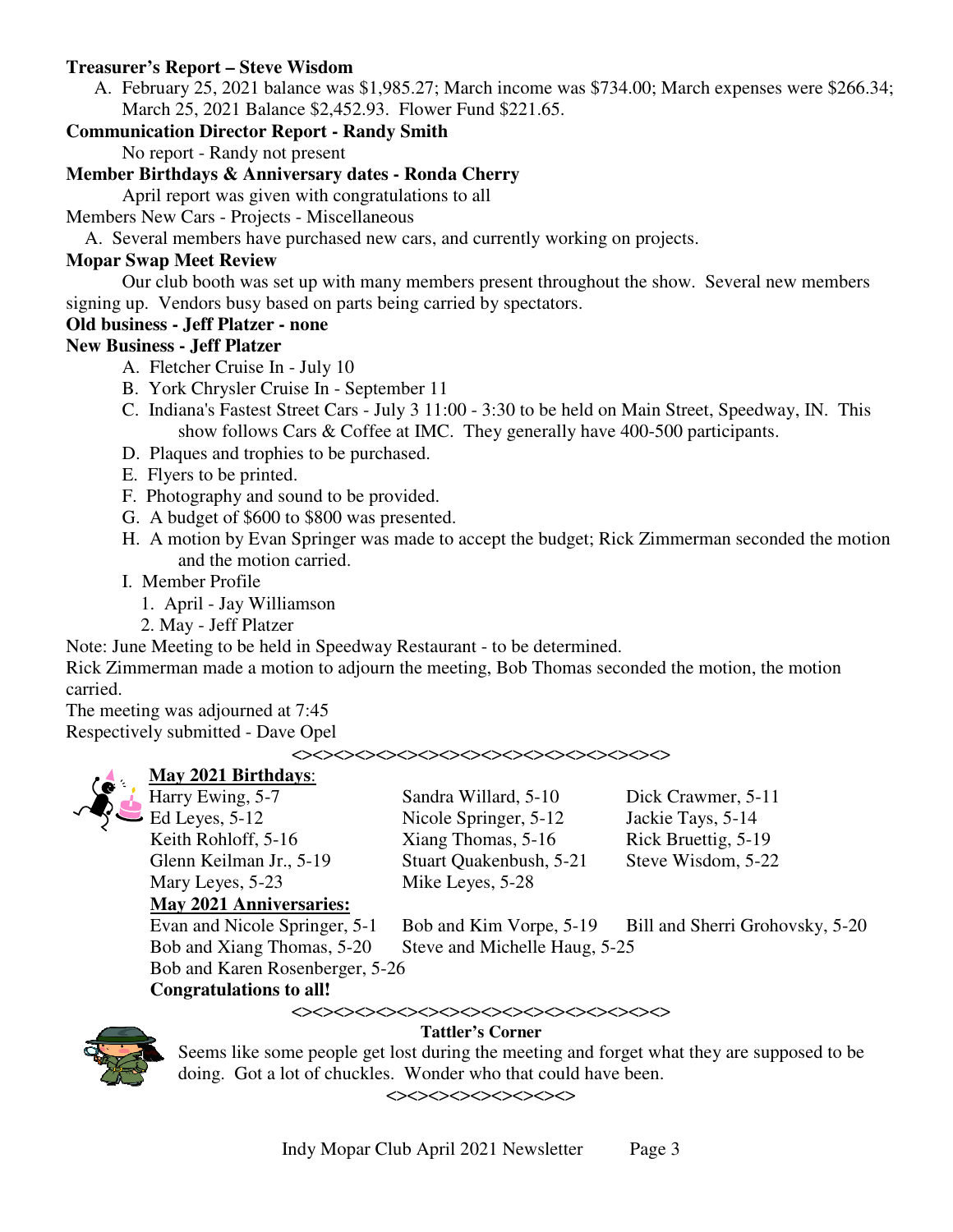- Image Omitted due to Copyright Considerations -



Indy Mopar Club April 2021 Newsletter Page 4